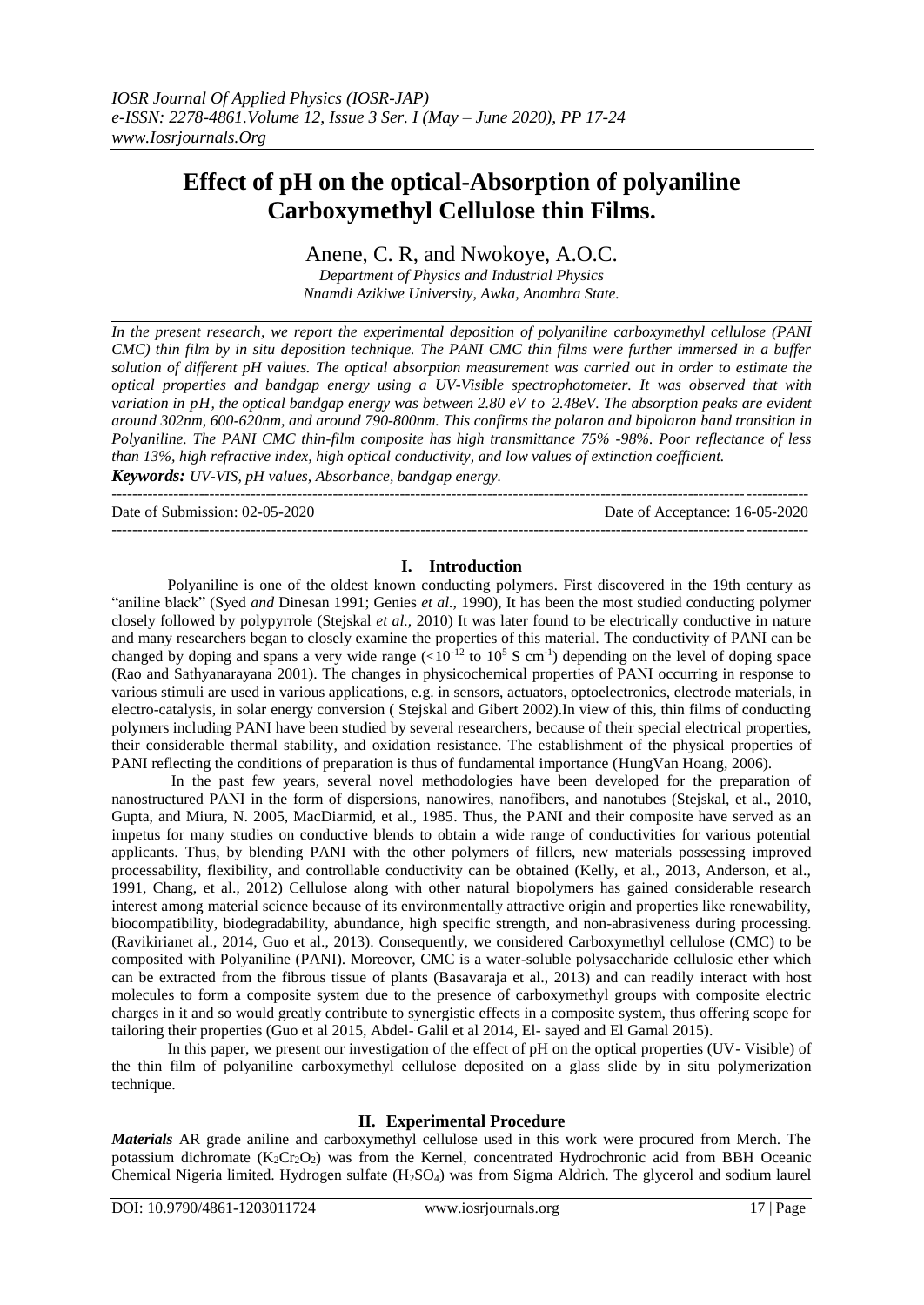sulfate (SLS) from Avondale laboratories Ltd. All were used without further purification. Distilled water was used for all experiments.

### *Formulation of Inks*

# *Ink Solution A*

The beaker was first rinsed with distilled water and 50ml of water was added into the beaker, 2.469M of Aniline was weighed using an electronic balance and put in the beaker, 6.515M of glycerol, 0,02M of sodium lauryl sulfate (SLS), 2.465M of H<sub>2</sub>SO<sub>4</sub> and 0.567M of CMC were equally poured into the same beaker also and stirred using the magnetic stirrer for few seconds. Water was added to make up 150 ml this gives solution A.

#### *Ink Solution B*

The beaker was first rinsed with distilled water and 50ml of water was added into the beaker, 0.876M of potassium dichromate was measured and put in the beaker. 0.52M of glycerol was equally measured and put in the beaker, this was stirred for a few seconds using the magnetic stirrer. This result gives solution B.

#### **Preparation of Polyaniline Carboxymethyl Cellulose (PANI CMC) thin film**

The PANI CMC- the thin film was synthesized by in situ polymerization technique. Five slides were cleaned by rinsing with distilled water and allowed to dry. 3 drops of stock A was dropped on each slide, followed by a drop of stock B and allowed to stand for 40 seconds, without rinsing the five slides were immersed into a beaker each in different pH buffer solutions of 10,6,4,2, and 1 respectively. This was allowed to stand for 60 seconds and quickly taken each straight to the UV-VIS spectrophotometer for characterization. The absorbance spectra data were obtained from UV 752 UV-VIS spectrophotometer. From the absorbance, various other parameters which include: Optical band gap, Transmittance, Refractive index, Coefficient of absorption, optical conductivity, and dielectric constant were derived.

#### **III. Results and Discussion**

**Figure 1** shows the absorption spectra of PANI thin films recorded over a wavelength range of 230 nm to 1100nm - Vis spectrophotometer. The absorbance (A) of all the samples as a function of wavelength was plotted to observe the possible transitions at different wavelengths.



**Figure 1: Absorbance values of PANI CMC at different pH values versus wavelength**

The PANI CMC was observed to exhibit poor absorption of electromagnetic radiation throughout the UV/VIS region of the electromagnetic spectrum. Absorption peaks are evident around 320 nm, 600 – 620 nm, and around 790 – 800 nm. The absorption peak exhibited by the films around 320 can be attributed to the electron transition from the highest occupied molecular orbital (HOMO) to the lowest unoccupied molecular orbital (LUMO) corresponding to the  $\pi \to \pi^*$  electronic transition (Kofi et al., 2016, Kulkarni *et al.*, 2004, Kulkarni *et al*., 2013, Zeng *et al*., 2015 and Tissera *et al*., 2018). The peak at 600 – 620 nm is as a result of the quinonoid ring transition, which represents the charge transfer from the HOMO of the benzenoid ring to the LUMO of the quinonoid ring (Zeng *et al*., 2015) and the peak at about 800 nm corresponds to the conducting phase of the polyaniline representing the polaron and bipolaron band transition respectively. These results agree

DOI: 10.9790/4861-1203011724 www.iosrjournals.org 18 | Page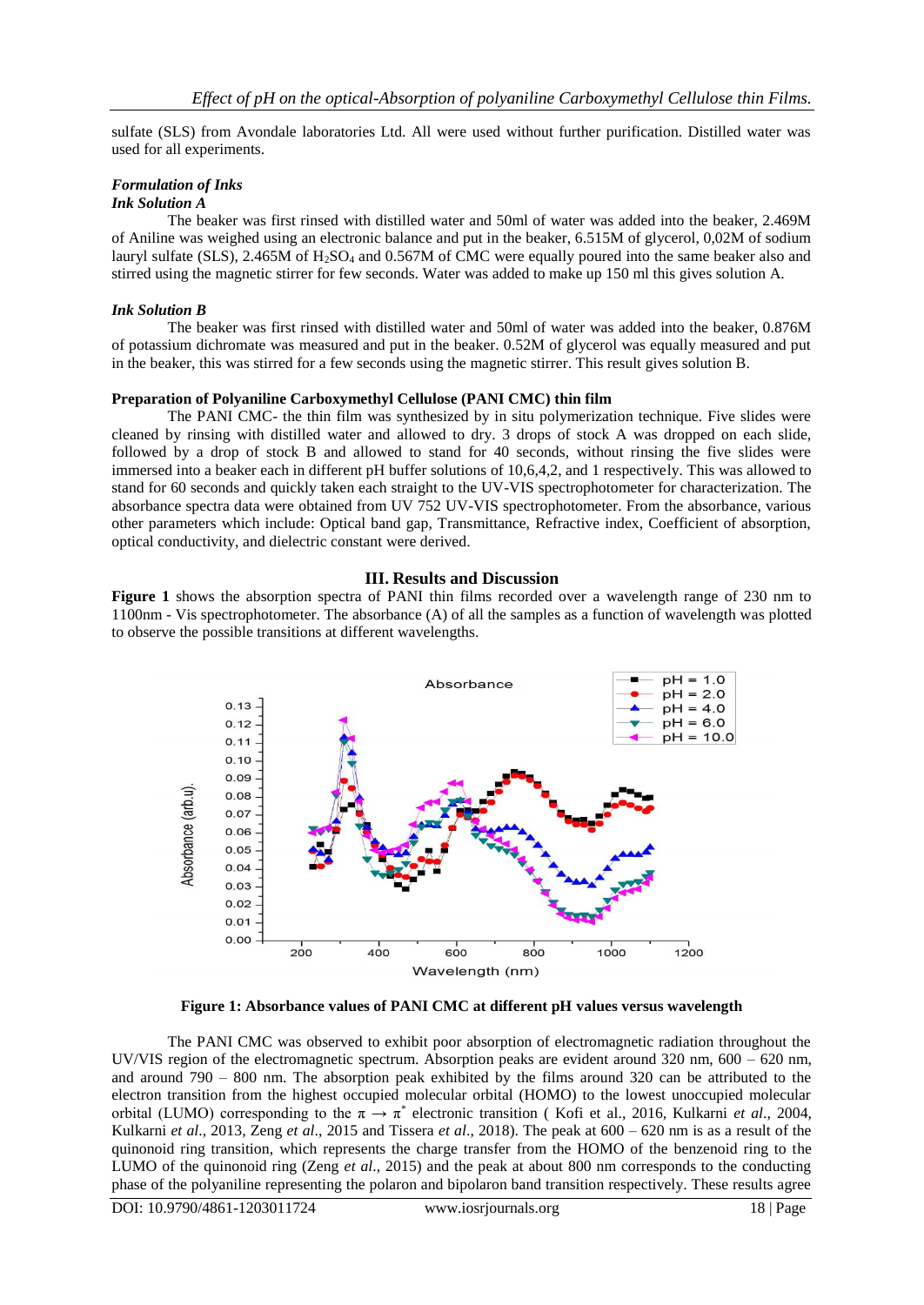with previous works of Kulkarni *et al*., (2004); Kulkarni *et al*., (2012) and Tissera *et al*., (2018) (Basavaraja 2012)

**Figure 2** shows the bandgap energy spectra of the film. From the figure, it is observed that the bandgap energy increases from 2.40eV to 2.80eV as the pH increases, with a drop to 2.78eV at pH 10. The bandgap of 2.40eV - 2.80eV corresponds to the emission of polymer in the solid-state demonstrating the optical properties of the polymer (Amer *et al.,*2015, Anene and Nwokoye 2019) This may be useful for finding applications in electrochromic and optoelectronic devices (Sharma *et al.,*2013*).*



**Figure 2: Plot of (αhv)<sup>2</sup> versus photon energy for pH variations of PANI CMC samples**



**Figure 3: Transmission spectra for PANI CMC samples at different pH Variation.**

**Figure 3 s**hows the transmission spectra of the films. From Figure 3, the range of transmittance is between 75% and 98% for all cases of pH variations. High transmittance of about 80% for polymeric materials has previously been reported by Alias et al., (2013). The general high transmission displayed by the films in all cases of investigation suggests its suitability in optoelectronics applications. **Figures 4 shows** the reflection values of the PANI CMC samples were plotted against wavelength for different pH variations.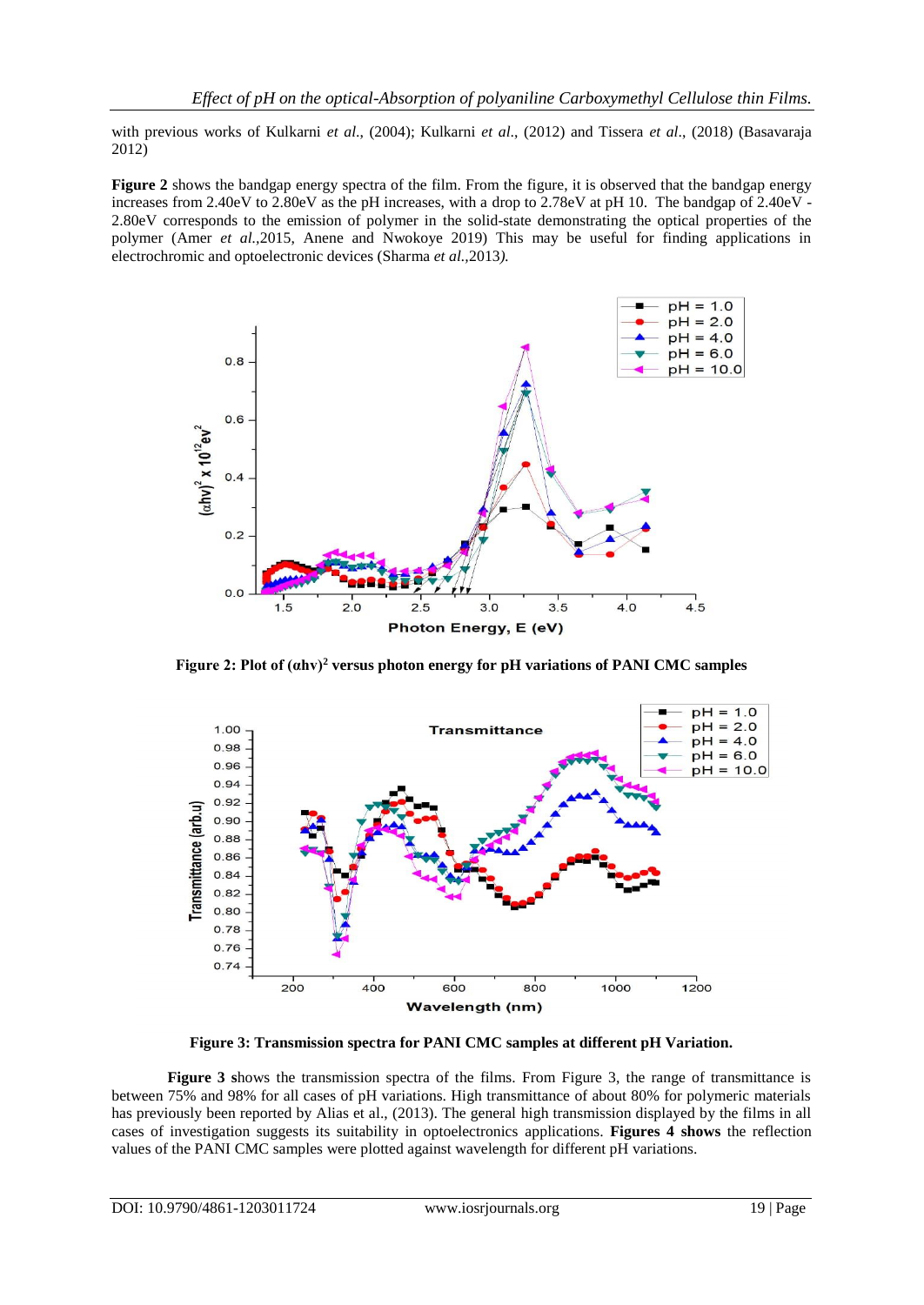

**Figure 4: Reflectance plots of PANI CMC samples against wavelength for pH variation**

The reflectance spectra exhibited poor reflection of radiation (less than 13%) throughout the UV-VIS region of the electromagnetic spectrum. The reflectance value ranges from 0.08 (8%) to 0.128 (12.8%). The films at different deposition time exhibited poor reflectance of electromagnetic radiation. **Figure 5** shows the absorption coefficient values plotted against photon energy. The absorption coefficient values increased as the pH increases. Absorption coefficient values are in the order of 10<sup>6</sup>. The absorption coefficient is between 0.18 to 0.28.



**Figure 5: Absorption coefficient values of P3 samples versus wavelength.**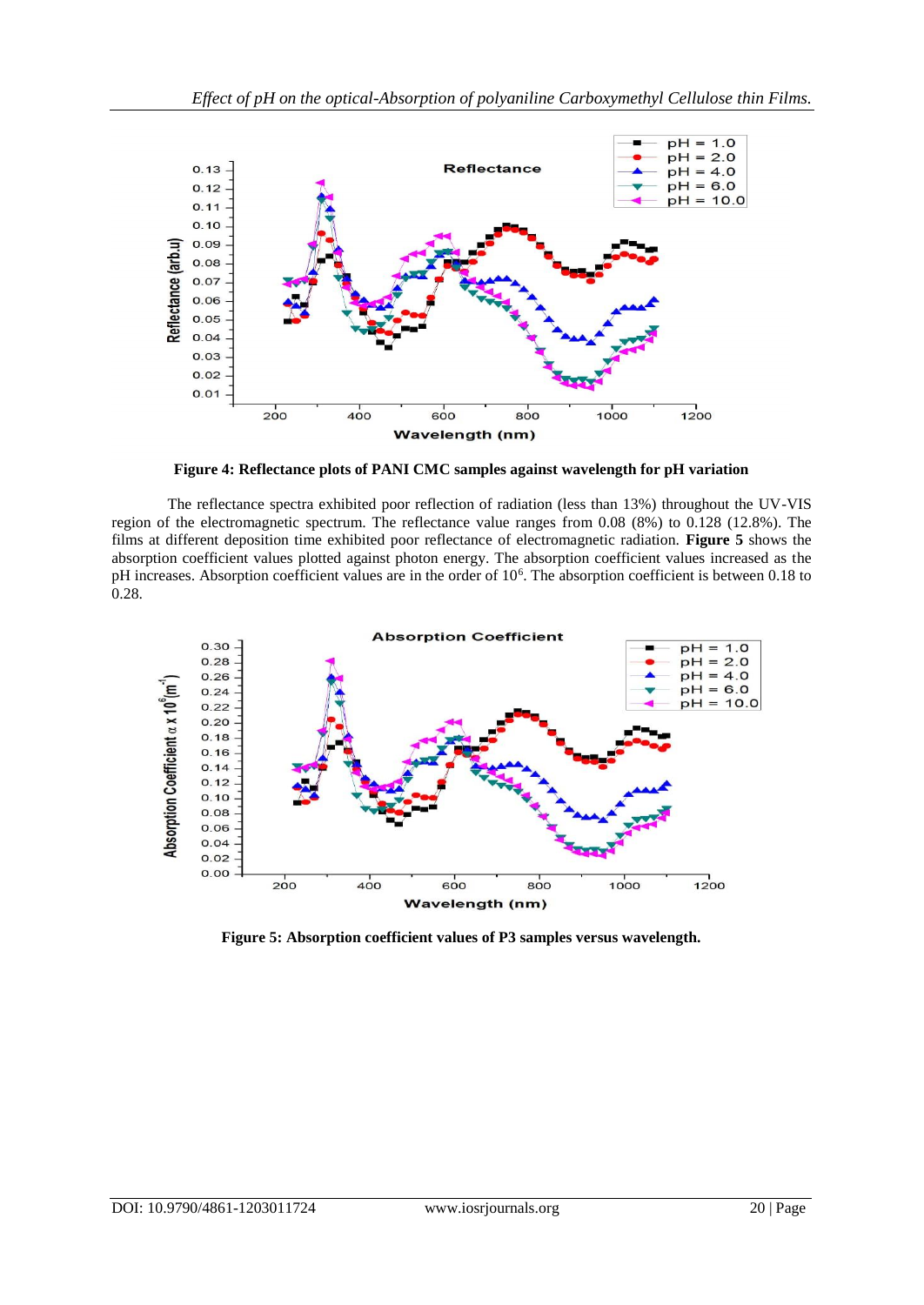**Figure 6** shows the refractive index of the material plotted against photon energy for different pH variations. The refractive index (R.I.) values of the material were observed to substantially as the pH values are increased from 1second to 10 seconds in the visible region. The refractive index was between 1.82 and 2.10. In all cases of time variations, the material had higher R.I. values in the visible region. High refractive index values suggest the material's usefulness in optoelectronics applications.



**Figure 6: Plot of refractive index versus wavelength for PANI CMC samples at different pH variations**

**Figure 7** shows the optical conductivity of the PANI CMC material plotted against wavelength.



**Figure 7: Plot of optical conductivity versus wavelength PANI CMC samples at different pH variations**

**Figure 7** shows the optical conductivity of the material was observed to increase substantially as the pH values increases. The optical conductivity of the samples is of the order of  $10^{13}$  in the range of 7 to 14 S<sup>-1</sup>. **Figure 8**shows the plot of the extinction coefficient against wavelength. From figure 8 extinction coefficient was from 0.005 to 0.007. The material was observed to have very low values of the extinction coefficient. Low values of the extinction coefficient confirm high transparency of the material (Amatalo, 2014, Anene and Nwokoye 2019).

The material possessed very high optical conductivity, which gives the material credence in optical and optoelectronic applications.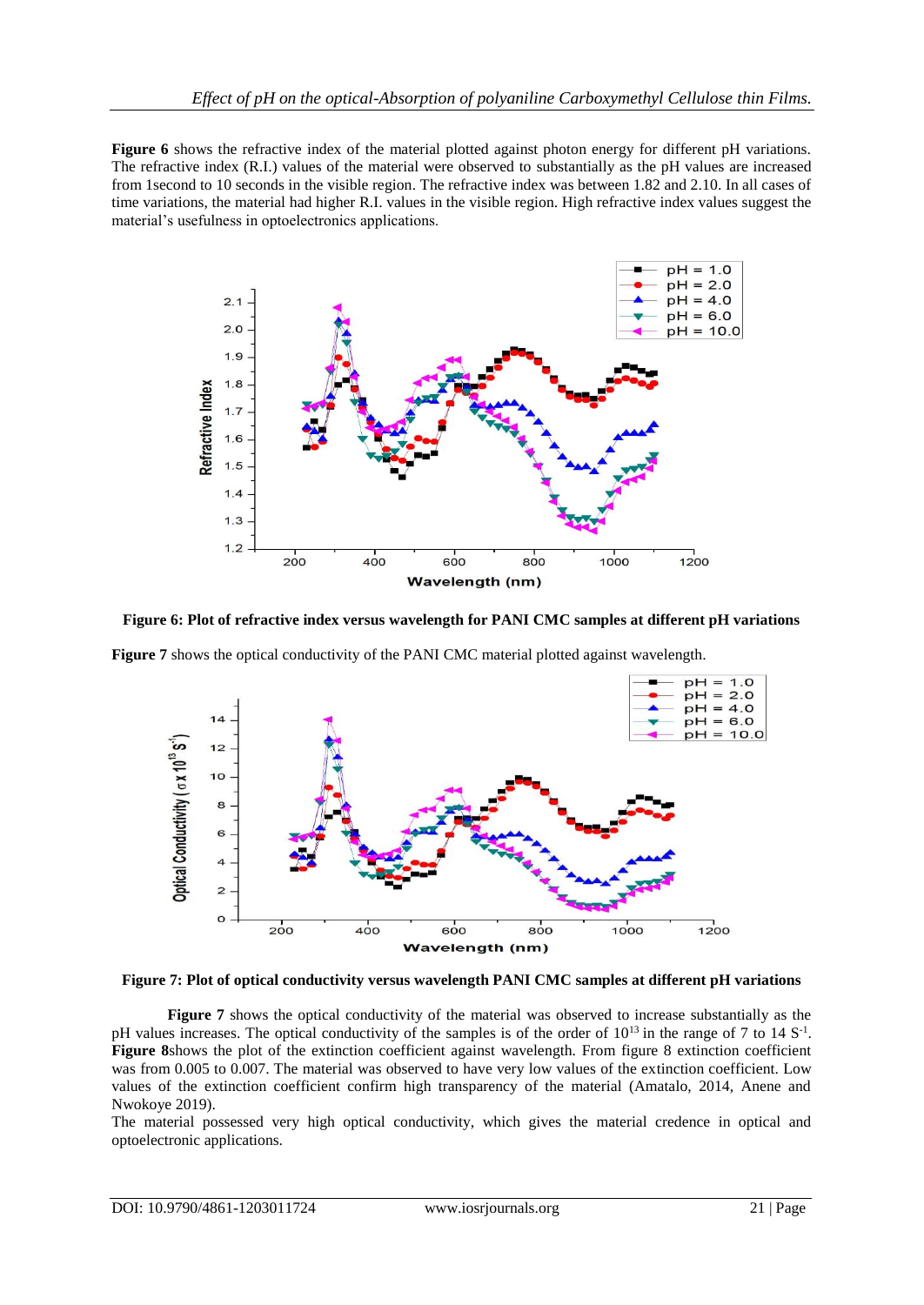

**Figure 8: Plot of extinction coefficient values versus wavelength for different pH samples variation.**



**Figure 9: The plot of the real dielectric constant against wavelength for pH variation of PANI CMC samples**

**Figure 9**, the range of real dielectric constant was in the range of 3.25 to 4.40 for the different pH variations. Figure 9 indicates that the real dielectric constant values increased in response to an increase in pH variation. Thus, real dielectric constant values were observed to depend on the pH variations. **Figure 10** shows the imaginary dielectric constant of the PANI CMC plotted against wavelength for all different pH variation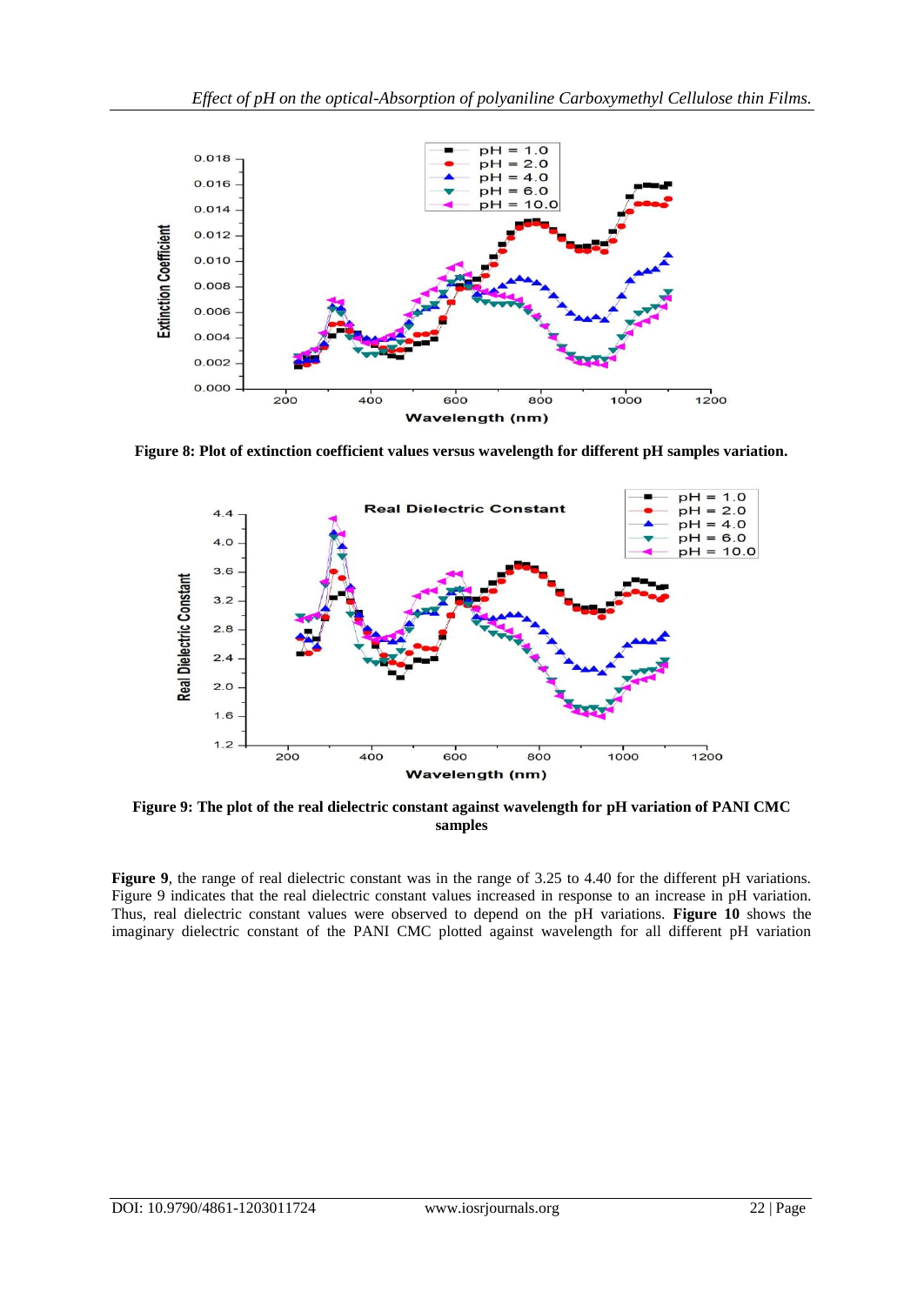

**Figure 10: The plot of the imaginary dielectric constant against wavelength for pH variations.**

From Figure 10 the values for imaginary dielectric constant were between 0.015 and 0. 003. The imaginary dielectric constant values increase with increasing pH variations. The films had a very low imaginary dielectric constant.

#### **IV. Conclusion**

The thin-film of PANI CMC composite was prepared by an in situ process and characterized for optical absorbance. From which other optical properties were calculated. It was observed that with variation in pH solution the optical band gap energy values were between 2.48 eV to 2.78eV. The PANI CMC was observed to exhibit poor absorption of electromagnetic radiation throughout the UV/VIS region of the electromagnetic spectrum. The PANI CMC thin-film composite has high transmittance 75% -98%, Poor reflectance less than 13%, high refractive index, high optical conductivity, and low values of extinction coefficient. The present study on the preparation method of PANI CMC thin-film composite is facile and cost-effective. This may find potential applications in nanoelectronics like pH sensors.

#### **Reference**

- [1]. Alias A. N., Zabidi Z. M., Ali A.M.M., Harun, M. K. (2013). Optical Characterization and Properties of Polymeric Materials for Optoelectronic and Photonic Applications, International Journal of Applied Science and Technology, 3(5), 11- 37.
- [2]. Amatalo, I. (2014). Fabrication and Characterization of Al/ZnSE Film Schottky diode. Unpublished M.Sc. Thesis, Department of Physics, Kenyatta University, Kenya.
- [3]. Amer N. J; Kamarulazizi I. and Nasser, M.A. (2015). Synthesis and characterization of the thin film of conductive polymer (PANI) for optoelectronic device application. A paper presented at the International Conference on Nano-electronic Technology Devices on materials by the American Institute of Physics. AIP conference proceeding. 1733, 020021-1-020020-7 Dio 10.1063/1. 4948838.
- [4]. Anderson, M.R. Mattes, B.R.; Reiss, H.Kaner, R.B. Conjugated polymer films for gas separations. Science 1991, 252, 1412–1415.
- [5]. Anene, C.R and Nwokoye, A.O.C (2019) Synthesis and characterization of polyaniline carboxymethyl cellulose (PANI CMC) for optoelectronic device application, Advanced Material Science,4,1-5.
- [6]. Basavaraj, C., Kim, J.K., Huh, D.S. (2013). Characterization and temperature-dependent conductivity of polyaniline nanocomposites encapsulating gold nanoparticles on the surface of carboxymethyl cellulose Mater Sci Eng. B 178:167-173.
- [7]. Bamfo-Asante, A.A, Isaac Nkrumah, Mark Paal, and K. Singh, Effect of Deposition and Annealing Temperatures on Optical Band Gap of Sno2 Thin Films Deposited on Glass Substrate by Chemical Vapor Deposition (CVD) method. (2015) International Journal of Advanced Research in Engineering and Technology, 6(4)9–16.
- [8]. Chang, C.-H.; Huang, T.-C.; Peng, C.-W.; Yeh, T.-C.; Lu, H.-I.; Hung, W.-I.; Weng, C.-J.; Yang, T.-I.; Yeh, J.-M. Novel anticorrosion coatings prepared from polyaniline/graphene composites. Carbon 2012, 50, 5044–5051
- [9]. El-Sayed, A.M., EL-Gamal, S. (2015). Synthesis and investigation of the electrical and dielectric properties of CO3O4| (CMC + PVA) nanocomposite films. Journal of Polymer Resources, 22,1-12
- [10]. Genies, E. M., Boyle, A., Lepkowski, M., and Tsintavis, C., (1990) Polyaniline: a historical survey. International Conference Synthetic Metals,36(2),139–182
- [11]. Guo, B. Glavas, L. Andertsson, A, (2013). Biodegradable and electrical conducting polymer for biomedical applications. Prog Polymer Sci 38: 1263-1268.
- [12]. Gupta, V.; Miura, N. Large-Area network of polyaniline nanowires prepared by the potentiation deposition process. Electrochemical. Commun. 2005, 7, 995 999.